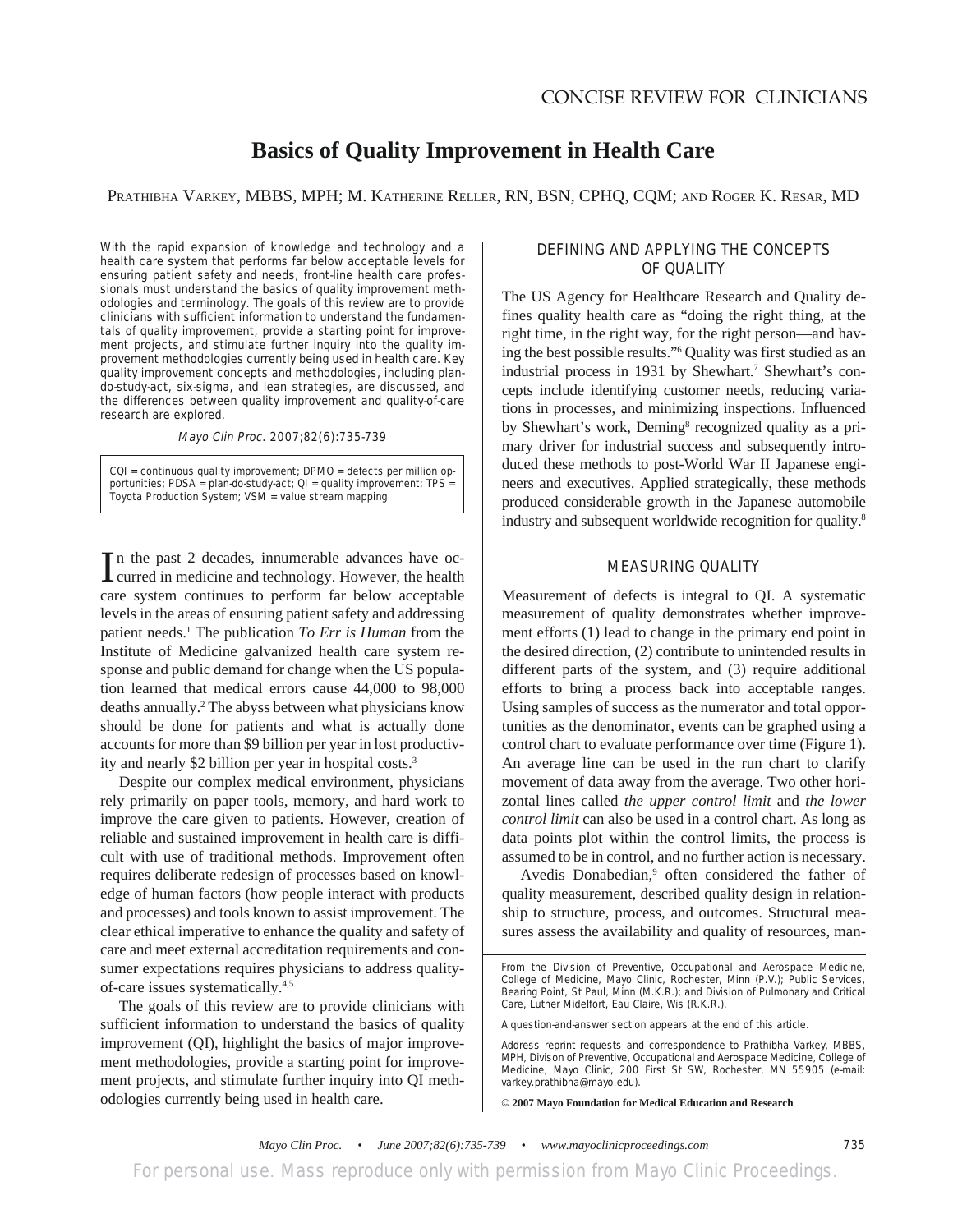

FIGURE 1. Quality of care can be measured using samples of success as the numerator and total opportunities as the denominator. Events can be graphed using a control chart to evaluate performance over time.

agement systems, and policy guidelines and are often critical to sustaining processes over time. This type of assessment is used primarily for licensing and for hospital accreditation. An example of a health care structural component is the decision to use intensivists in the intensive care unit to decrease mortality.10 Process measures use the actual process of health care delivery as the indicator of quality by analyzing the activities of physicians or other health care professionals to determine whether medicine is practiced according to guidelines. An example of a process measure is the proportion of diabetic patients who undergo an annual retinal examination. Outcome indicators measure the end result of health care and often depend not only on medical care but also on genetic, environmental, and behavioral factors. They are usually based on group results rather than individual cases and thus do not indicate the quality of care delivered to an individual patient. Examples of outcome measures include mortality and patient satisfaction data.

## IMPROVEMENT TOOLS

Historically, health care has focused on quality assurance (ie, a system for evaluating the delivery of services or the quality of products) and quality control (ie, a system for verifying and maintaining a desired level of quality). These methods used alone are not adequate to enhance outcomes. Checking for defects and recommending changes without recognizing the effects of these changes on other parts of the organization may improve one process but harm others. Consequently, the best organizations are now combining quality assurance with proactive QI.

Continuous QI (CQI) subscribes to the principle that opportunity for improvement exists in every process on every occasion.11 Within an organization, it requires a commitment to constantly improve operations, processes, and activities to meet patient needs in an efficient, consistent, and cost-effective manner. The CQI model emphasizes the view of health care as a process and focuses on the system rather than the individual when considering improvement opportunities.

With or without CQI as part of the organizational improvement philosophy, QI methodologies can be used to accomplish improvement goals. The most common QI methodologies used in health care are plan-do-study-act (PDSA), six-sigma, and lean strategies. The choice of methodology depends on the nature of the improvement project. Within most methodologies, users will find similar techniques. Most methodologies typically include iterative testing of ideas and redesign of process or technology based on lessons learned. More recently, experts have been using principles from the different methodologies for the same project (ie, use of "lean-sigma" methodology), thus making distinctions less relevant.

### **PDSA CYCLE**

The PDSA cycle is the most commonly used approach for rapid cycle improvement in health care. This method involves a "trial-and-learning" approach in which a hypothesis or suggested solution for improvement is made and testing is carried out on a small scale before any changes are made to the whole system.12,13 A logical sequence of 4 repetitive steps (Figure 2) is carried out over a course of small cycles, which eventually leads to exponential improvements. In the plan phase, ideas for improvement are detailed, tasks assigned, and expectations confirmed with the testing team. Measures of improvement are then selected. In the do phase, the plan is implemented, and any deviation from the plan is documented. These deviations are often called defects. The defects are then analyzed in the study phase. In this phase, the results from the test cycle are studied, and questions are asked regarding what went right, what went wrong, and what will be changed in the next test cycle. In the act phase, lessons learned from the study phase are incorporated into the test of change, and a decision is made about continuation of the test cycles. For the next cycle, the aforementioned steps are repeated.

Varkey et al<sup>14</sup> used PDSA cycles to enhance medication reconciliation (the process of ensuring the most complete and accurate list of medications across the continuum of care) in an ambulatory clinic. Each cycle of improvement lasted 24 hours, with changes made to the medication reconciliation process on the basis of lessons learned from each previous cycle. The first cycle entailed the creation of a data collection form to assess medication use among

For personal use. Mass reproduce only with permission from *Mayo Clinic Proceedings.*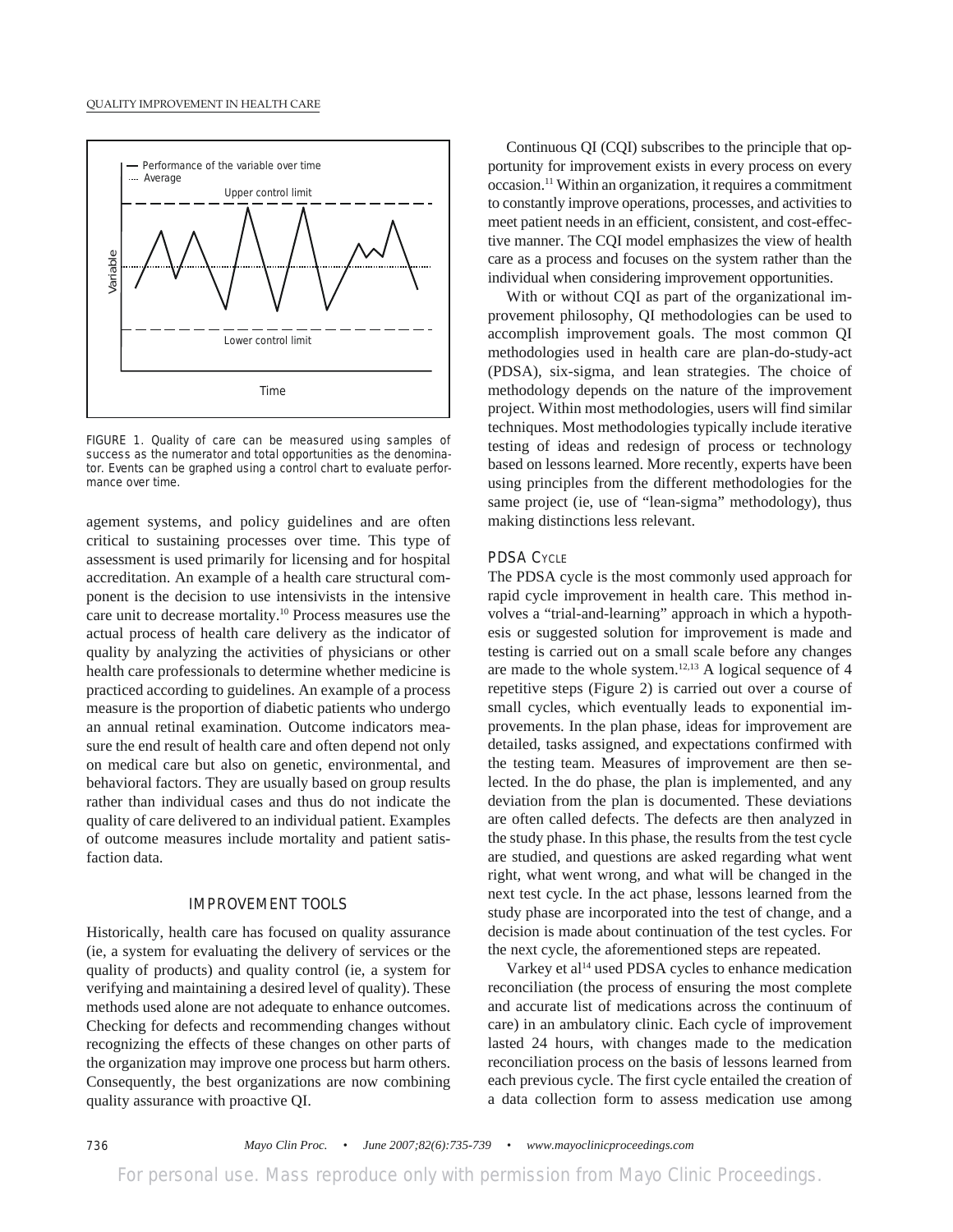patients. On the basis of feedback, the second cycle modified the form to prompt patient response to a medication list from the most recent visit to the clinic, which significantly enhanced patient participation and efficiency of collection. Other cycles included further modification of the form to make it patient and physician friendly, education of health care professionals, auditing, and feedback regarding physicians' performance of the reconciliation process. The average number of discrepancies per patient decreased by more than 50% (from 5.24 to 2.46) by the end of the project; the physician-documented medication list contained 47.3% of patient-reported medications at the start of the study and improved to 92.6% by the end of the study. At the end of 1 month, the new medication reconciliation process was standardized and implemented in the clinic.

Langley and Nolan et al developed the Model for Improvement to assist those contemplating an improvement initiative. The model recommends setting a focused aim, clearly articulating time frames, and identifying measurable goals at the start of a project. All 3 steps can then be incorporated into the PDSA process.<sup>12,13</sup>

#### SIX-SIGMA

Originated by Motorola, Inc (Schaumbrug, Ill) in the mid 1980s, six-sigma is a rigorous statistical measurement methodology designed to reduce cost, decrease process variation, and eliminate defects.<sup>15</sup> "Sigma" is a statistical unit reflecting the number of SDs a given process is from perfection. For example, at the level of six-sigma, a process has about 3.4 defects per million opportunities (DPMO) and is virtually error free (99.9996%). Once DPMO has been calculated, sigma values can be looked up in tables that can be found in common statistics books or software packages. Teams can then identify the level of intended magnitude of improvement.

Six-sigma is achieved through a series of steps: define, measure, analyze, improve, and control. The first step (define) entails the creation of a project charter. A project charter defines the customer's needs, project scope, goals, success criteria, team members, and project deadlines. In the second step (measurement), a data collection plan for the process is developed, and data are collected from several sources to determine the depth of defects or errors (DPMO) in the system. Control charts are created to study the process further. In the third step (analyze), data analysis occurs, deviation from standards is identified, and sources of process variation are used to test a hypothesis. In the fourth step (improve), creative solutions and implementation plans are developed. In the final step (control), the process is controlled by implementing policies, guidelines, and error-proofing strategies to make reverting to the old process impossible. Quality controls are developed for ongoing monitoring of the new process.



FIGURE 2. The approach most commonly used for rapid cycle improvement in health care is the plan-do-study-act method in which 4 repetitive steps are carried out over the course of small cycles. Adapted from Langley et al,<sup>13</sup> with permission from Jossey-Bass.

Organizations that use a combination of lean and sixsigma (lean-sigma) methodologies incorporate a testing phase during the fourth step (improve). In this step, teams create solutions, develop tests of change, learn from the test, improve the change, and then test again, eventually finding the best-fit solution. By the time a solution is ready to be implemented, it has undergone many tests of change and has a greater chance of acceptance.

The Charleston Area Medical Center (Charleston, WV) used six-sigma methodology to evaluate and improve its rate of colon and vascular surgical site infections. At the start of the project, the surgical infection rate was zerosigma. A multidisciplinary team of surgeons, an anesthesiologist, safety personnel, an epidemiologist, the chief of nursing, and 2 six-sigma specialists was assembled to assist with the project. A business case was developed, and data were collected with use of a detailed abstraction tool. After careful analysis, a preoperative order set was developed with a checklist that included recommended antibiotics and weight-based dosages. Education of team members, use of physician report cards, and prompting of surgeons by anesthetists and nurses (if the patient arrived at the preoperative holding area without an antibiotic order) were some of the other interventions implemented during the project. At the time of the publication of the report, the surgical site infection rate at the Charleston Area Medical Center had decreased by 91% (2.86 sigma), with a potential annual savings in excess of \$1 million.16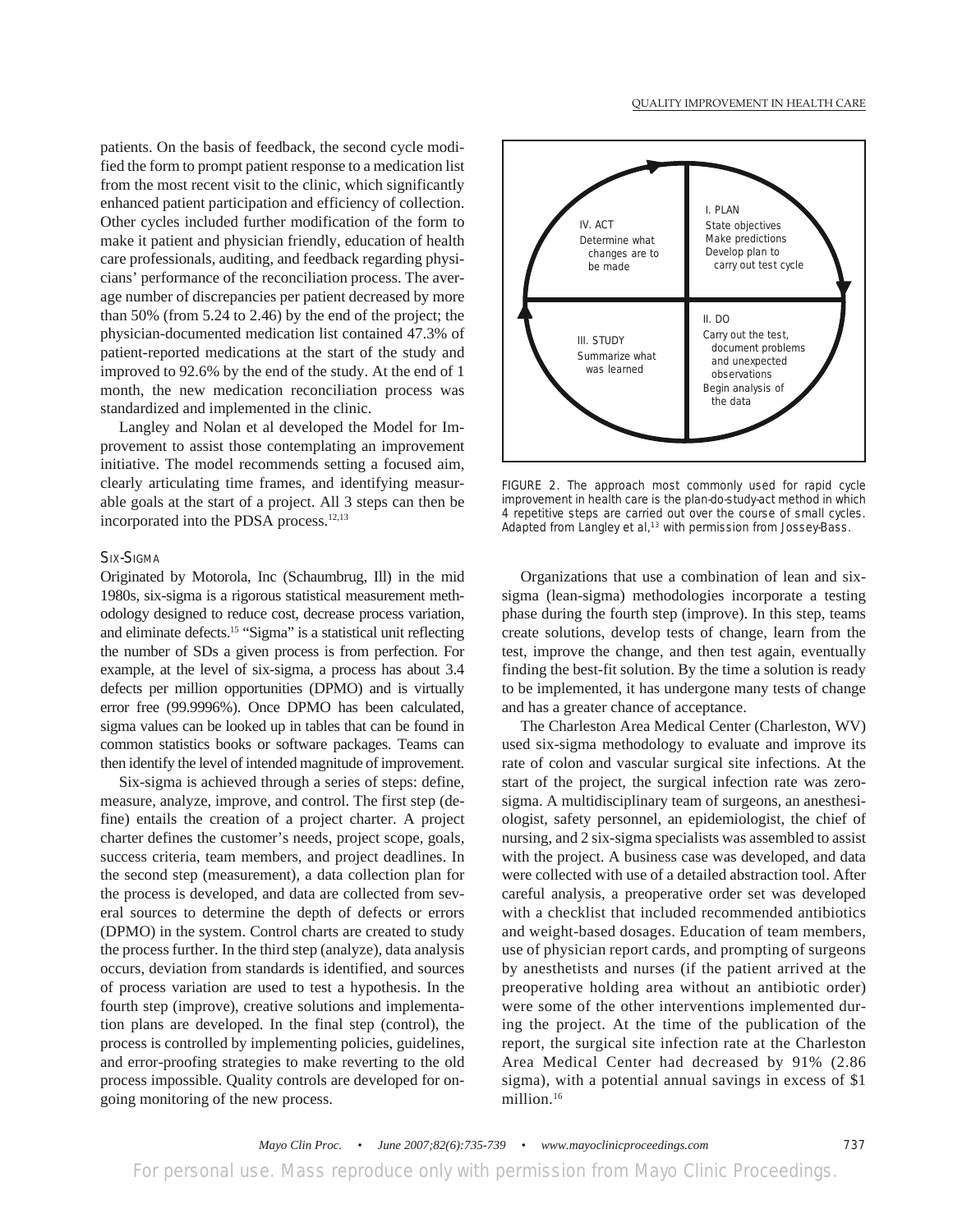#### LEAN METHODOLOGY

Taiichi Ohno, a Toyota Motor Corporation engineer, revolutionized thinking about process inefficiency or "waste" in the early 1950s, leading to the creation of the Toyota Production System (TPS).17 Application of TPS resulted in the use of the term *lean* in many industries, including health care. Lean methodology is driven by the identified needs of the customer and aims to improve processes by removing non–value-added activities. Non–value-added activities, also referred to as waste, do not add to the business margin or the customer's experience, and the customer is often not willing to pay for them. Seven different types of waste have been identified, including overproduction or underproduction, wasted inventory, rework or rejects (ie, assembly mistakes), wasted motion (ie, poor work area ergonomics), waste associated with waiting (ie, patients waiting to be seen for appointments), waste associated with processing (ie, outdated policies and procedures), and waste from transport or handling (ie, transporting patients unnecessarily).18 Lean tools maximize value-added steps in the best possible sequence to deliver continuous flow. Services or products are delivered when the customer needs them and how the customer requests them.

One of the most commonly used tools in lean methodology is called *value stream mapping* (VSM). This tool graphically displays the process of services or product delivery with use of inputs, throughputs, and outputs. A current VSM is typically done at the beginning of a project, and opportunities for improvement are highlighted. Thereafter, front-line staff generate ideas for improvement. The improvement team is expected to test their ideas using kaizens, highly choreographed, rapid-change events in which improvement ideas are expeditiously tested and implemented. Future state VSMs are often designed during the kaizen workshops to depict new ideas.

To create an organized, cost-efficient workplace that has clear work processes and standards, lean experts often recommend the 5S strategy: *s*ort—sorting items in the immediate work area and keeping only those that are needed frequently; *s*hine—cleaning the workplace and inspecting equipment to look for abnormal wear; *s*traighten—set work items in order after the efficiency of the workflow has been optimized through VSM; *s*ystemize—standardization of workflow processes; and *s*ustain—sustaining gains made from the previous 4 steps.

Using TPS techniques, the Park Nicollet Medical Center (Minneapolis, Minn) decreased patient waiting times, allowing the center's new ambulatory clinic to eliminate waiting rooms. Before implementation of the lean strategy, patients were scheduled to see their physicians in groups, which led to the need for waiting rooms. With the lean plan, patients were checked in using a concept of continuous

flow. Appointments were scheduled in 10-minute intervals, with the appointments for the nurse, doctor, and diagnostic testing services scheduled in sequence. The Park Nicollet Medical Center also addressed surgical case cart content standardization using lean concepts. By agreement on a standard set of instruments for surgical procedures, instrument counts were reduced by 60%. As a result, 40,000 fewer instruments are sterilized each month, saving thousands of dollars for the hospital. The clinic saved about \$7.5 million in 2004 using lean techniques.<sup>19,20</sup>

## QI VS RESEARCH

Confusion often exists about whether a project is associated with QI or research.<sup>21-24</sup> Most QI projects include data collection in small samples, frequent changes in protocols and interventions, discarding poor ideas, and pursuing ideas that work. This constantly changing baseline makes it problematic to think of QI as traditional research. However, the concepts of QI projects and QI research are not mutually exclusive.

Clearly, the objective of most QI projects is to efficiently address the need of a local situation. Research seeks to address problems in a manner that will provide more generalizable results. However, a QI project can also be considered research if (1) the tested intervention involves a deviation from established practices, (2) individual patients are the subjects, (3) randomization or blinding is conducted, and (4) participants are subjected to additional risks or burdens beyond usual clinical practice to make results generalizable.25-27 Furthermore, the activity should collect baseline data from large data sets to allow appropriately powered statistical testing. Randomized controlled trials, controlled studies, preintervention and postintervention studies, and time series are commonly used methods in QI research.28,29

#### **CONCLUSION**

During the past 2 decades, a increase in QI activities has been slow but steady across the health care sector, perhaps influenced by market and regulatory pressures that encourage health delivery plans, employer and consumer involvement, and public reporting of performance information. A structured approach to QI using established rules of engagement has demonstrated utility in many situations common to medical care, including standardization of care, enhancement of patient safety, management of chronic disease, and preventive care. Pay-for-performance initiatives,<sup>30</sup> accreditation standards for health care systems,<sup>31</sup> and a focus on outcome-based competencies in medical education<sup>32,33</sup> provide increasing urgency for clinicians to engage in QI initiatives. Front-line health care professionals will be most effective in optimally